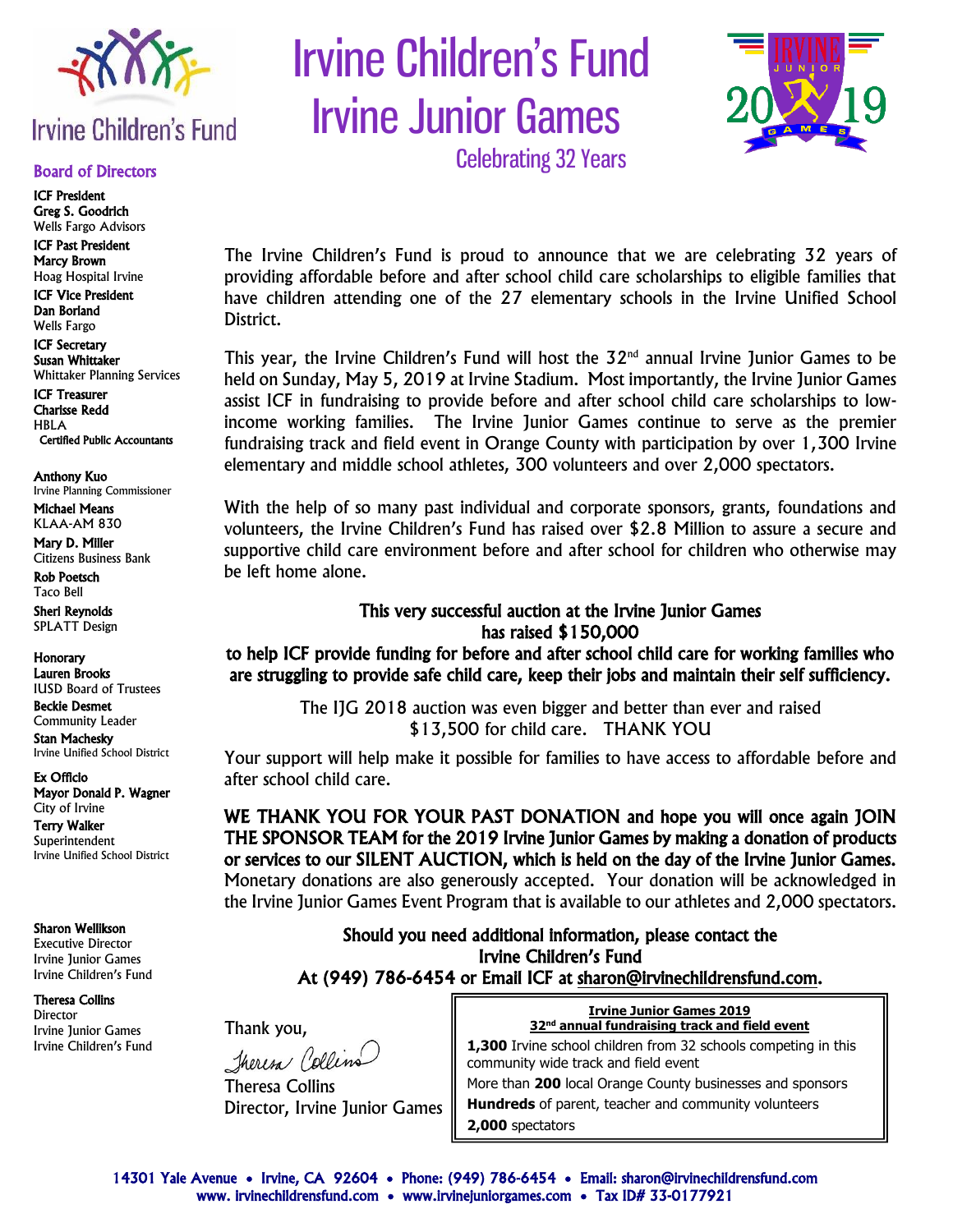

## 32ND ANNUAL IRVINE JUNIOR GAMES TRACK & FIELD FUNDRAISING EVENT A BENEFIT FOR THE IRVINE CHILDREN'S FUND ON TRACK TO RAISE FUNDS FOR BEFORE & AFTER SCHOOL CHILD CARE

MAY 5, 2019



### The Irvine Junior Games (IJG) were conceived in 1986 with two objectives:



- First, the Irvine Junior Games serve as a fundraising event for the Irvine Children's Fund
- Second, to encourage the participation of elementary and middle school children in athletics and promote a healthy lifestyle

The Irvine Children's Fund (ICF) is a nonprofit organization in partnership with the Irvine Child Care Project with the purpose of raising money to:

- provide quality, affordable, safe & accessible before and after school child care for elementary school children
- provide child care scholarships for low-income, working families
- assist with funds to expand, maintain and enrich the 27 child care sites

#### Before & after school child care sites are now located on all 27 elementary school sites in the Irvine Unified School District

## THE PREMIER CHILDREN'S ATHLETIC EVENT IN IRVINE  $1,300$   $4<sup>th</sup>$  –  $8<sup>th</sup>$  Grade Athletes Representing 33 IUSD elementary and middle schools

The Irvine Junior Games have evolved into a force for positive interaction that bring together parents, children, the Irvine Unified School District (IUSD), the City of Irvine, foundations and corporate & individual

sponsors. The Irvine Junior Games are truly a unique celebration of the Irvine community.



All Irvine Unified School District students in 4th through 8th grade are invited to participate in the Irvine Junior Games track and field events. Each year we host more than 1,300 athletes participating in the 50 and 100 meter sprints, 400, 800 and 1500 meter long distance runs, school relays, the bag shot, soccer kick, basketball shoot, and the standing and running long jump. The Irvine Junior Games include events for children with special needs and children in adapted PE.





Each athlete receives an official T-shirt that includes sponsor recognition. Proceeds from athlete entry fees, spectators & concessions benefit ICF.

Festivities begin with a color guard leading off the parade of athletes marching in behind their school banners. The Opening Ceremony concludes with the national anthem  $\alpha$  the lighting of the Irvine Junior Games flame.

Each year, the Irvine Junior Games are efficiently run thanks to the help of more than 300 VOLUNTEERS who plan and volunteer at the event.

More than 75 corporate & individual gold, silver, bronze and spirit team **SPONSORS** proudly support the Irvine Junior Games and generously contribute to help ICF reach our child care fundraising goal.



# **Irvine Children's Fund**

- \$2,082,099 to the Irvine Child Care Project for before and after school child care scholarships
- \$230,928 to the Irvine Child Care Project to expand and maintain the child care sites
- \$21,920 to complete the handicap accessibility at 7 child care sites
- 1,722 child care scholarships to low income, working families since 1993
- 33,784 child care days provided in 2013 2018
- \$232,241to the schools and teachers participating in the Irvine Junior Games
- \$247,675 to the 27 before and after school child care sites for supplies and activities to enrich the programs for all children

IRVINE CHILDREN'S FUND • IRVINE JUNIOR GAMES • 14301 Yale Avenue • Irvine, CA 92604 Phone: (949) 786-6454 • Email: [sharon@irvinechildrensfund.com](mailto:sharon@irvinechildrensfund.com) • Website: irvinechildrensfund.com • Tax ID# 33-0177921

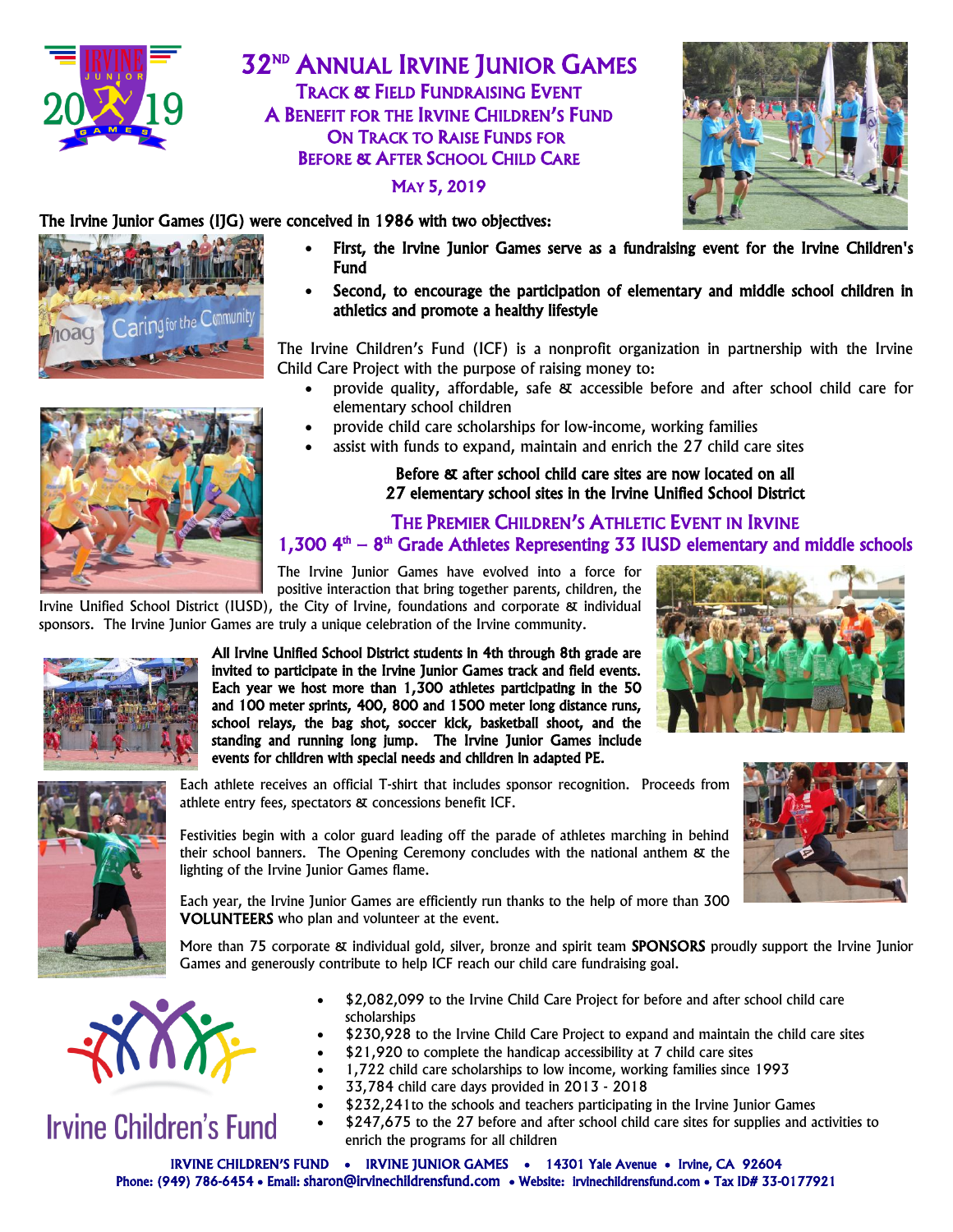

Irvine Junior Games Annual Silent Auction Benefitting the Irvine Children's Fund Irvine Children's Fund



# THANK YOU TO OUR PAST SILENT AUCTION DONORS

And stop by the exciting IJG 2019 Silent Auction on May  $5<sup>th</sup>$ Past Silent Auctions raised over \$150,000 for the Irvine Children's Fund & the Irvine Child Care Project Before & After School Child Care Programs

Signed Anaheim DUCKS Jersey and Hockey Stick donated by The Rinks Anaheim Ice Signed Ducks Hockey Puck Los Angeles Chargers signed Jersey and Football Orange County Soccer Club Jersey Disneyland and California Adventure Park Hopper Tickets Signature Orange Bike from FivePoint HOAG Executive Health Physical NAPA Valley Wine Train and Bed and Breakfast PRP Wine Tasting for 12 Camp James Summer Camp, Newport Dunes UC Irvine Anteater All-Star Athletic Camps Pirate Coast Paddle Company - Newport Dunes Sea World Taco Bell Angels Baseball Memorabilia Angels Baseball tickets Hotel Irvine Marriott Irvine Crevier BMW Baby Racer Fletcher Jones Mercedes Golf Bag Stand Up Paddle Board donated by HBLA Accountants Nerf Party OC, Mark Goldstone SoCal Elite Sports Camps Dave and Busters Irvine Lanes

FUN AND FOOD FOR EVERYONE Lil' Chef School, Irvine OC Fair Orange Theory Fitness Wildfire Gymnastics Horse Play Rentals Santa Ana Zoo Santa Anita Park Discovery Cube Code Rev Tanaka Farms Zoomars Petting Zoo Del Mar Race Track Doggie Walk Bags iTunes Gift Cards Boomers! Pretend City Aquarium of the Pacific Frogg's Bounce House Medieval Times Trader Joe's Classic Kids Photography, Newport Rowley Portraiture Bradford Renaissance Portraits Pacific Symphony Huntington Central Park Equestrian Center Team OC Gymnastics, Cheer, Dance & Trampoline Nixon Library Lakers Memorabilia Legoland Hoag Womanology South Coast Repertory Theatre Barclay Theatre K1 Speed Racing Pump It Up Tanaka Farms Amazon Gift Cards Armstrong Gardens Target gift cards Young Chefs' Academy Bytes & Bots II Do Taekwondo Irvine Improv Brea Improv Regal Movies Scooters Jungle Dukes Huntington Beach The Winery Restaurant & Wine Bar Five Crowns Lamppost Pizza, Culver & Walnut In N Out Burger Racquet Club of Irvine Oak Creek Golf Club Monarch Beach Golf Links Coyote Hills Golf Course Rancho San Joaquin Golf Course Pelican Hill Golf Club… and Many More auction items

Thank you for the Auction Baskets donated by the IUSD schools and ICCP child care programs to help the Irvine Children's Fund raise money for before and after school child care on all 27 IUSD elementary school sites